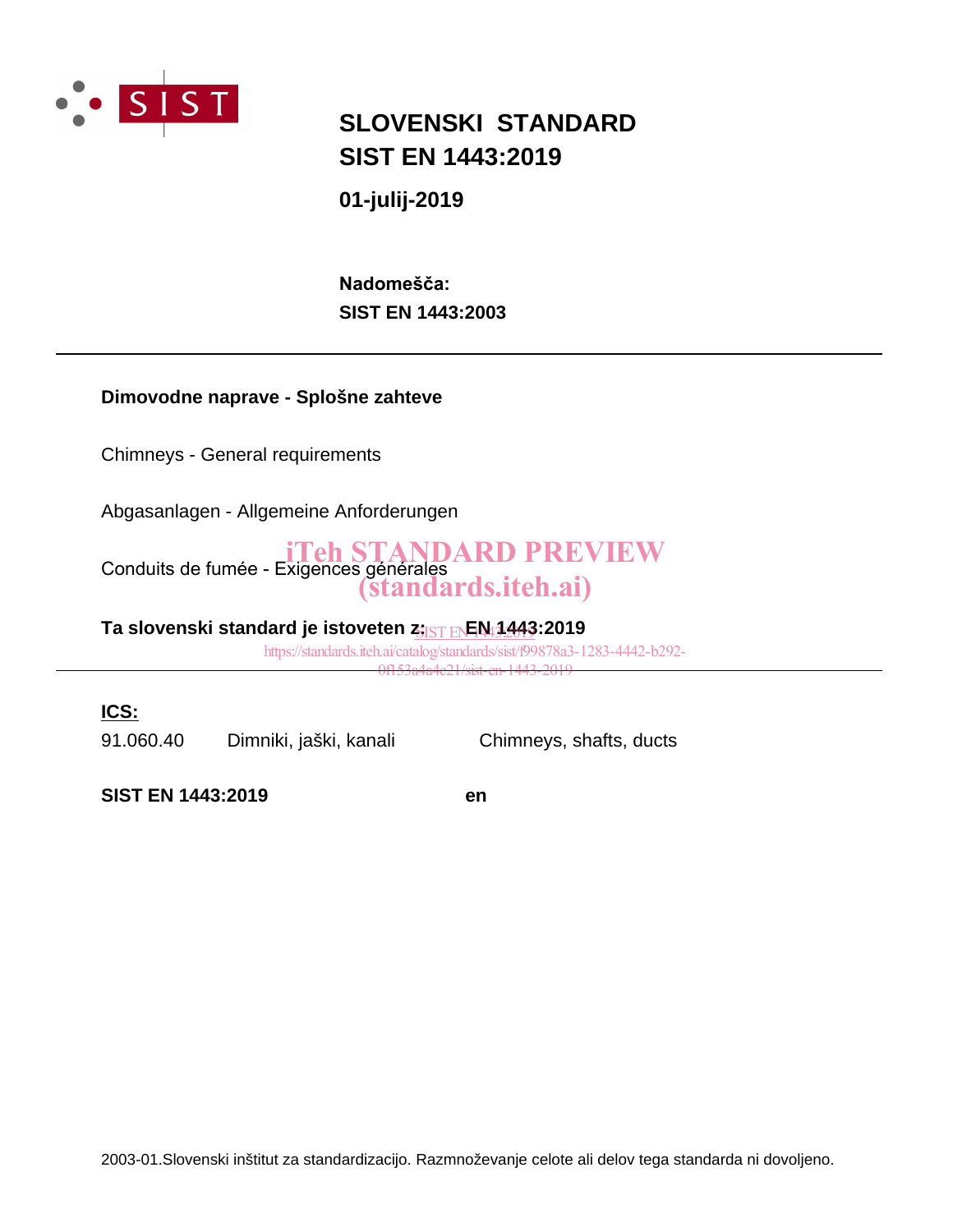**SIST EN 1443:2019**

# iTeh STANDARD PREVIEW (standards.iteh.ai)

SIST EN 1443:2019 https://standards.iteh.ai/catalog/standards/sist/f99878a3-1283-4442-b292- 0f153a4a4c21/sist-en-1443-2019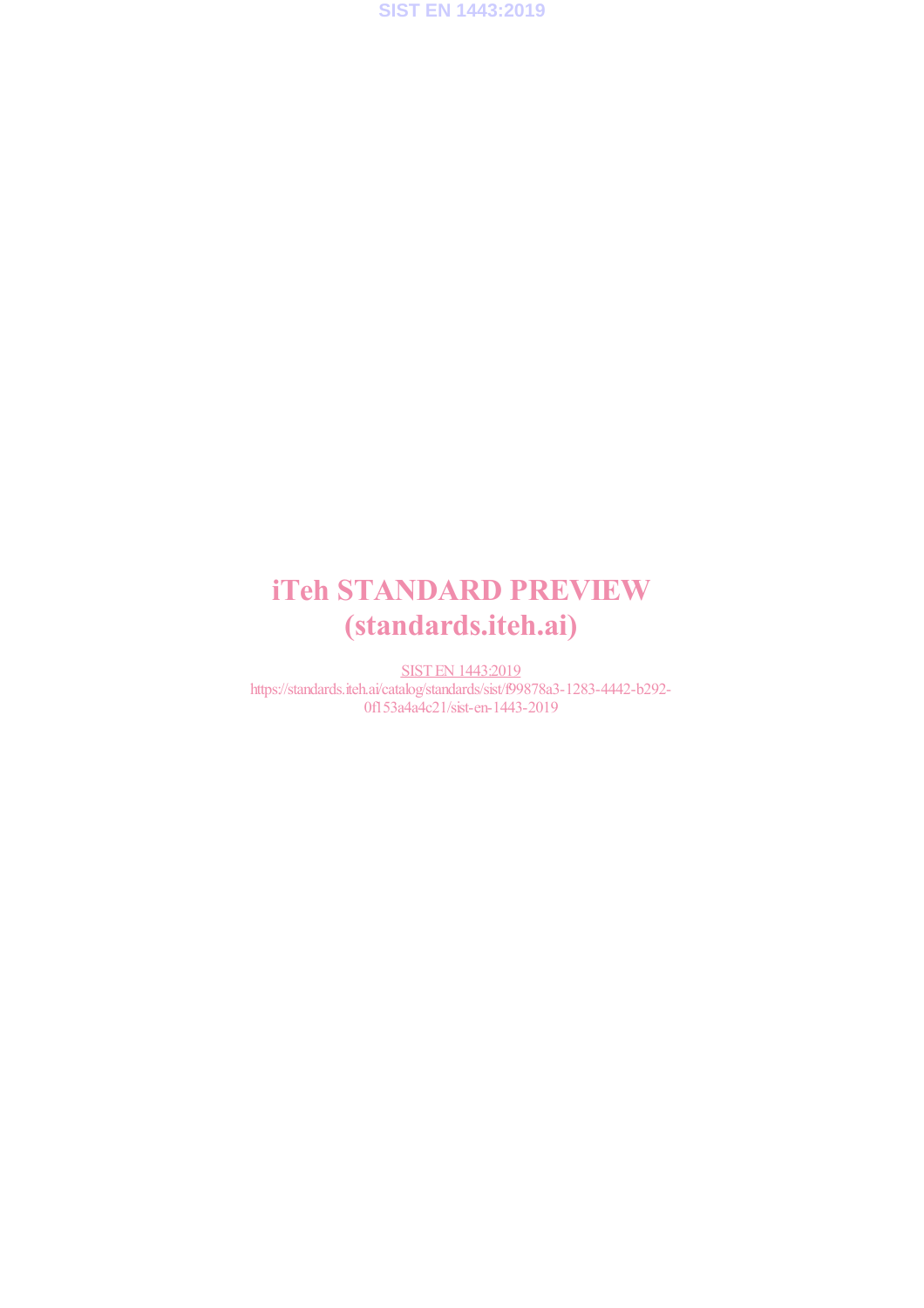#### **SIST EN 1443:2019**

# EUROPEAN STANDARD NORME EUROPÉENNE EUROPÄISCHE NORM

## **EN 1443**

April 2019

ICS 91.060.40 Supersedes EN 1443:2003

English Version

### Chimneys - General requirements

Conduits de fumée - Exigences générales Absorber Abgasanlagen - Allgemeine Anforderungen

This European Standard was approved by CEN on 30 December 2018.

CEN members are bound to comply with the CEN/CENELEC Internal Regulations which stipulate the conditions for giving this European Standard the status of a national standard without any alteration. Up-to-date lists and bibliographical references concerning such national standards may be obtained on application to the CEN-CENELEC Management Centre or to any CEN member.

This European Standard exists in three official versions (English, French, German). A version in any other language made by translation under the responsibility of a CEN member into its own language and notified to the CEN-CENELEC Management Centre has the same status as the official versions.

CEN members are the national standards bodies of Austria, Belgium, Bulgaria, Croatia, Cyprus, Czech Republic, Denmark, Estonia,<br>Finland, Former Yugoslav Republic of Macedonia, France, Germany, Greece, Hungary, Iceland, Ire Finland, Former Yugoslav Republic of Macedonia, France, Germany, Greece, Hungary, Iceland, Ireland, Italy, Latvia, Lithuania, Luxembourg, Malta, Netherlands, Norway, Poland, Portugal, Romania, Serbia, Slovakia, Slovenia, Spain, Sweden, Switzerland,<br>Turkey and United Kingdom. Turkey and United Kingdom.

> SIST EN 1443:2019 https://standards.iteh.ai/catalog/standards/sist/f99878a3-1283-4442-b292- 0f153a4a4c21/sist-en-1443-2019



EUROPEAN COMMITTEE FOR STANDARDIZATION COMITÉ EUROPÉEN DE NORMALISATION EUROPÄISCHES KOMITEE FÜR NORMUNG

**CEN-CENELEC Management Centre: Rue de la Science 23, B-1040 Brussels**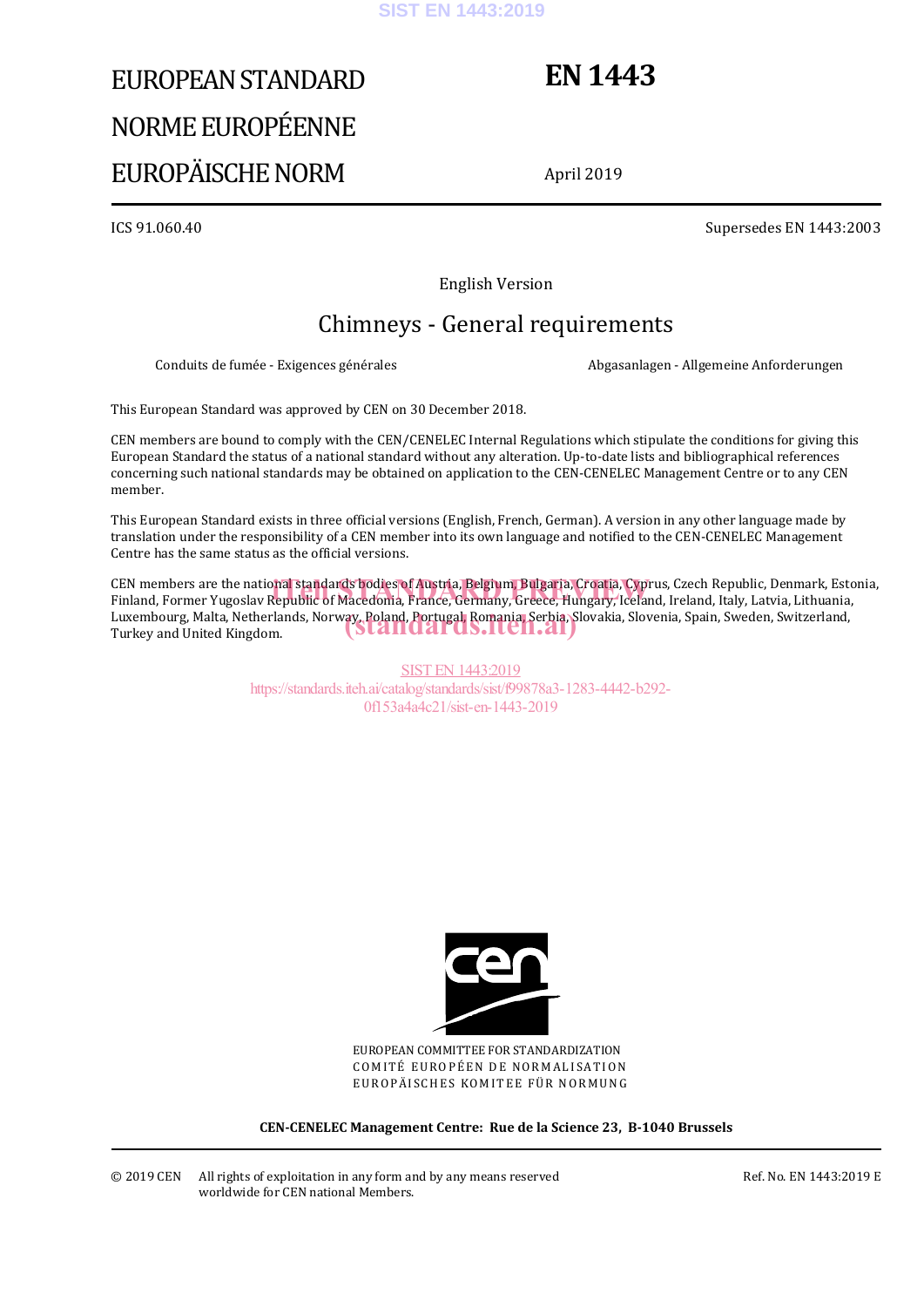### **Contents**

| 1                                                                                        |                                                                                                                                                                                                                                      |  |  |  |
|------------------------------------------------------------------------------------------|--------------------------------------------------------------------------------------------------------------------------------------------------------------------------------------------------------------------------------------|--|--|--|
| $\mathbf{2}$                                                                             |                                                                                                                                                                                                                                      |  |  |  |
| 3                                                                                        |                                                                                                                                                                                                                                      |  |  |  |
| $\overline{\mathbf{4}}$                                                                  |                                                                                                                                                                                                                                      |  |  |  |
| 4.1                                                                                      |                                                                                                                                                                                                                                      |  |  |  |
| 4.2                                                                                      |                                                                                                                                                                                                                                      |  |  |  |
| 4.2.1                                                                                    |                                                                                                                                                                                                                                      |  |  |  |
| 4.2.2                                                                                    |                                                                                                                                                                                                                                      |  |  |  |
| 4.2.3                                                                                    |                                                                                                                                                                                                                                      |  |  |  |
| 4.2.4                                                                                    |                                                                                                                                                                                                                                      |  |  |  |
| 4.2.5                                                                                    |                                                                                                                                                                                                                                      |  |  |  |
| 4.2.6                                                                                    |                                                                                                                                                                                                                                      |  |  |  |
| 4.3                                                                                      |                                                                                                                                                                                                                                      |  |  |  |
| 4.3.1                                                                                    |                                                                                                                                                                                                                                      |  |  |  |
| 4.3.2                                                                                    |                                                                                                                                                                                                                                      |  |  |  |
| 4.3.3                                                                                    | Fire resistance external to external <b>settem of the contract of the contract of the contract of the contract of the contract of the contract of the contract of the contract of the contract of the contract of the contract o</b> |  |  |  |
| 4.3.4                                                                                    |                                                                                                                                                                                                                                      |  |  |  |
| 4.3.5                                                                                    |                                                                                                                                                                                                                                      |  |  |  |
| 4.4                                                                                      | Other requirements s://standards.itch.ai/catalog/standards/sist/f99878a3-1283-4442-b292-                                                                                                                                             |  |  |  |
| 4.4.1                                                                                    |                                                                                                                                                                                                                                      |  |  |  |
| 4.4.2                                                                                    |                                                                                                                                                                                                                                      |  |  |  |
| 4.4.3                                                                                    |                                                                                                                                                                                                                                      |  |  |  |
| 4.5                                                                                      |                                                                                                                                                                                                                                      |  |  |  |
| 5                                                                                        |                                                                                                                                                                                                                                      |  |  |  |
| 6                                                                                        |                                                                                                                                                                                                                                      |  |  |  |
| 7                                                                                        |                                                                                                                                                                                                                                      |  |  |  |
| 8                                                                                        |                                                                                                                                                                                                                                      |  |  |  |
| 8.1                                                                                      |                                                                                                                                                                                                                                      |  |  |  |
| 8.2                                                                                      |                                                                                                                                                                                                                                      |  |  |  |
| 8.3                                                                                      |                                                                                                                                                                                                                                      |  |  |  |
| 8.4                                                                                      |                                                                                                                                                                                                                                      |  |  |  |
|                                                                                          |                                                                                                                                                                                                                                      |  |  |  |
|                                                                                          | Annex A (informative) Link between basic requirements and characteristics for chimneys,                                                                                                                                              |  |  |  |
| Annex B (informative) Relation between the type of test construction of walls and floors |                                                                                                                                                                                                                                      |  |  |  |
|                                                                                          |                                                                                                                                                                                                                                      |  |  |  |
|                                                                                          |                                                                                                                                                                                                                                      |  |  |  |
|                                                                                          |                                                                                                                                                                                                                                      |  |  |  |
|                                                                                          |                                                                                                                                                                                                                                      |  |  |  |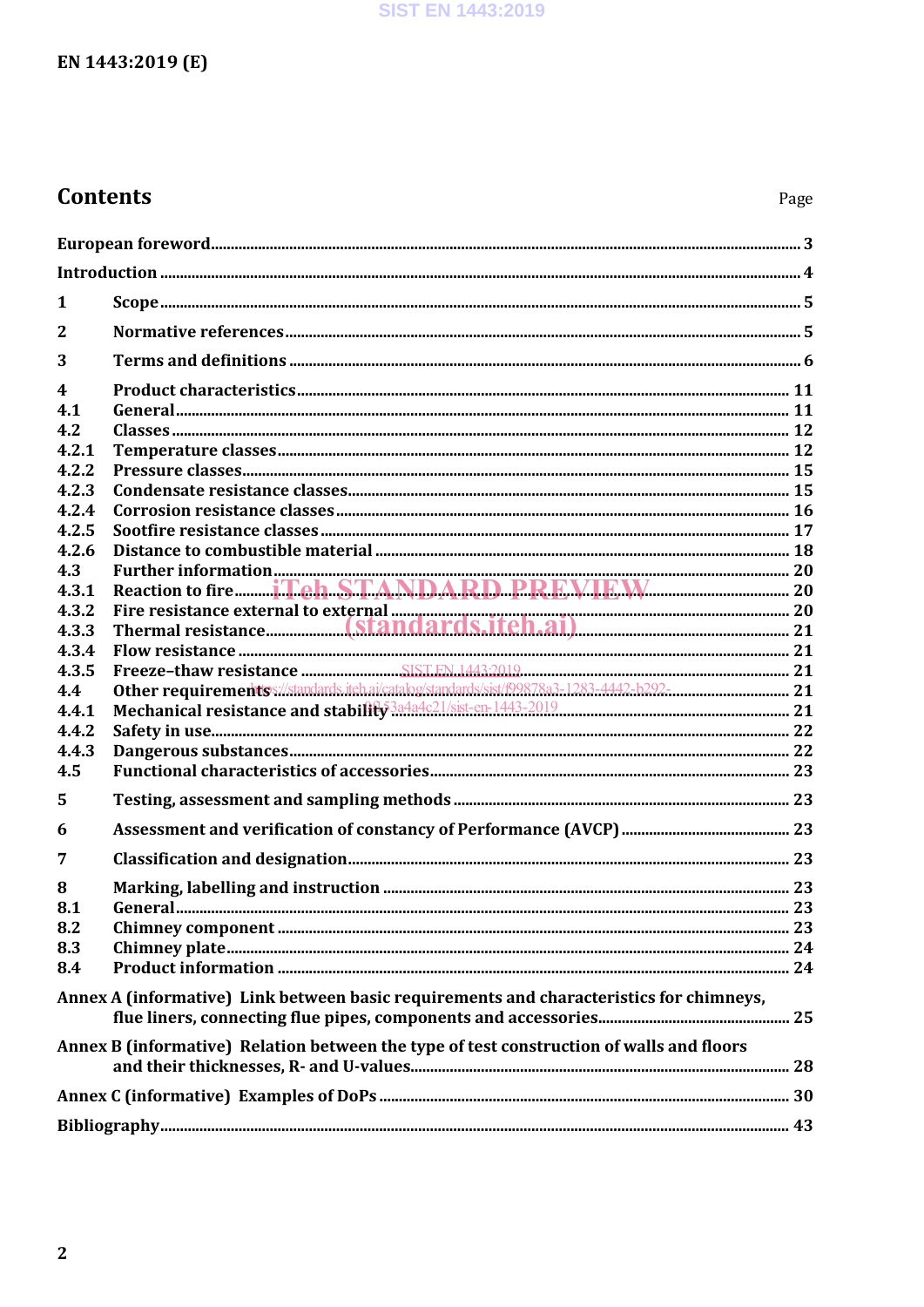### **European foreword**

This document (EN 1443:2019) has been prepared by Technical Committee CEN/TC 166 "Chimneys", the secretariat of which is held by ASI.

This document shall be given the status of a national standard, either by publication of an identical text or by endorsement, at the latest by October 2019, and conflicting national standards shall be withdrawn at the latest by October 2019.

Attention is drawn to the possibility that some of the elements of this document may be the subject of patent rights. CEN shall not be held responsible for identifying any or all such patent rights.

This document supersedes EN 1443:2003.

The main changes with respect to the previous edition are:

- a) updated normative references;
- b) revised terms and definitions;
- c) adaption of the changes made in the revision of EN 13216-1 incorporation of a table with types of test structure;
- d) tables for corrosion resistance classes and pressure classes revised;
- e) new table "Hot gas velocity as a function of test temperature *T* and diameter of the test chimney";
- f) incorporation of examples of DoPs and  $CE$ -marking for different chimney components. https://standards.iteh.ai/catalog/standard

A list of standards and draft standards drafted by CEN/TC 166, as well as relevant standards of associated Technical Committees is given in the "Bibliography".

According to the CEN-CENELEC Internal Regulations, the national standards organisations of the following countries are bound to implement this document: Austria, Belgium, Bulgaria, Croatia, Cyprus, Czech Republic, Denmark, Estonia, Finland, Former Yugoslav Republic of Macedonia, France, Germany, Greece, Hungary, Iceland, Ireland, Italy, Latvia, Lithuania, Luxembourg, Malta, Netherlands, Norway, Poland, Portugal, Romania, Serbia, Slovakia, Slovenia, Spain, Sweden, Switzerland, Turkey and the United Kingdom.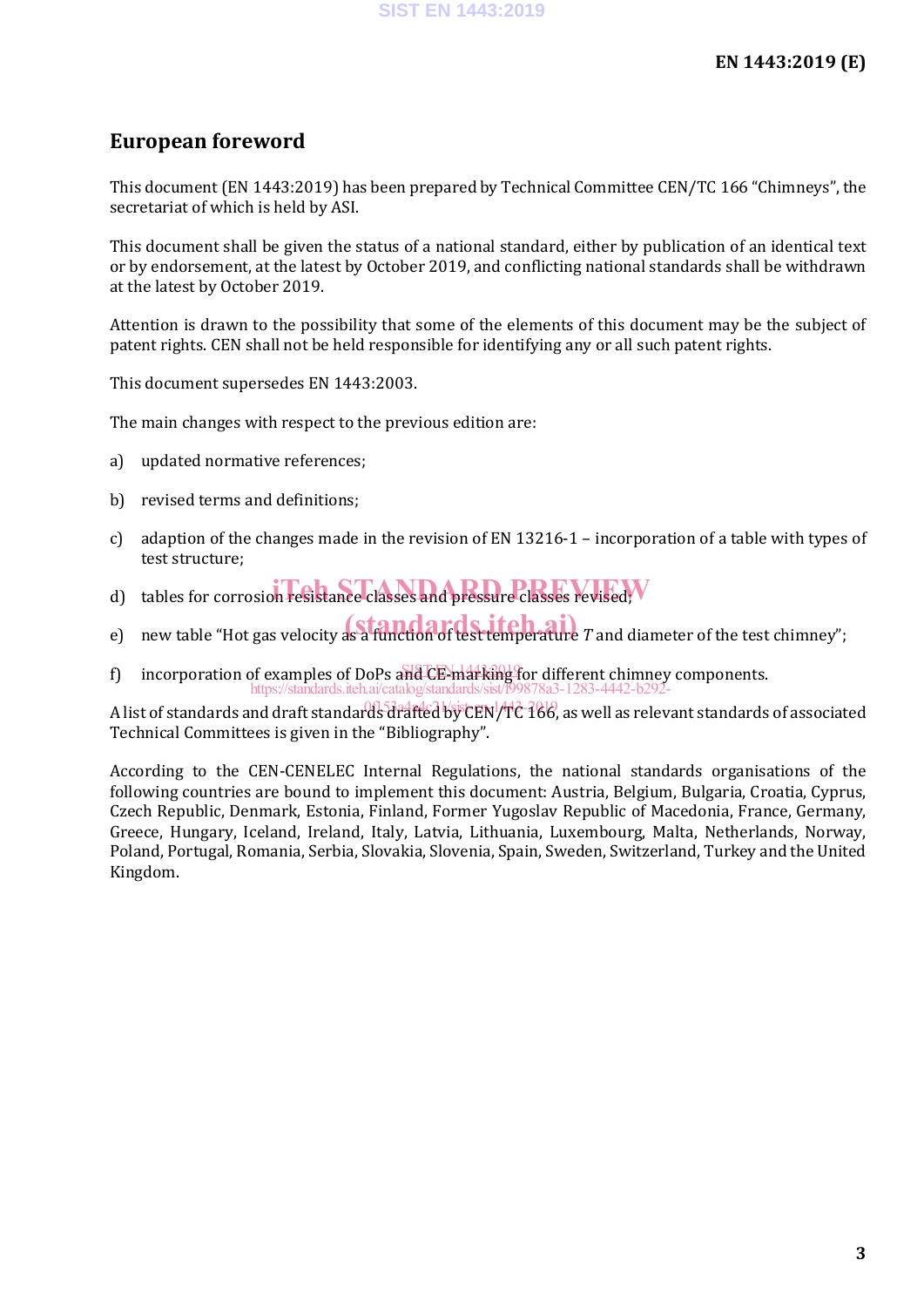### **Introduction**

The development of combustion appliances which has progressed in the recent years due to the need of saving energy and protecting the environment was paralleled by technical development of chimneys. Therefore, new additional requirements for chimneys are necessary, e.g. operation with positive pressure, operation with the formation of condensate.

Chimneys consist of different components which can be assembled, e.g. either:

- as system chimneys, that are installed using a combination of compatible chimney components, obtained or specified as a kit from one manufacturing source with product responsibility for the whole chimney, or
- as custom-built chimneys, that are installed or built on-site in accordance with a design document or local building regulations, using a combination of compatible chimney components that can be from one or more sources.

This document covers both cases. Annex A lists the relevant performance requirements for system chimneys and custom-built chimneys.

This document specifies a designation scheme for chimneys which considers combinations between combustion appliance and chimney. This scheme takes into account, for example, different climatic conditions, different fuels, and different building parameters.

The ability of a chimney to prevent ignition of adjacent combustible materials and to prevent the spread<br>of fire to adjacent areas within a building is included. of fire to adjacent areas within a building is included.

The first edition of this document was dated June 1999. In the meantime the Mandate under the Construction Product Directive (CPD) for chimneys (M/105) was published and some European Standards concerning the test of fire spread were published. Therefore the document has been revised in accordance with the Construction Products Regulation (CPR), and the changes in this version cover the requirements of the new regulation. 0f153a4a4c21/sist-en-1443-2019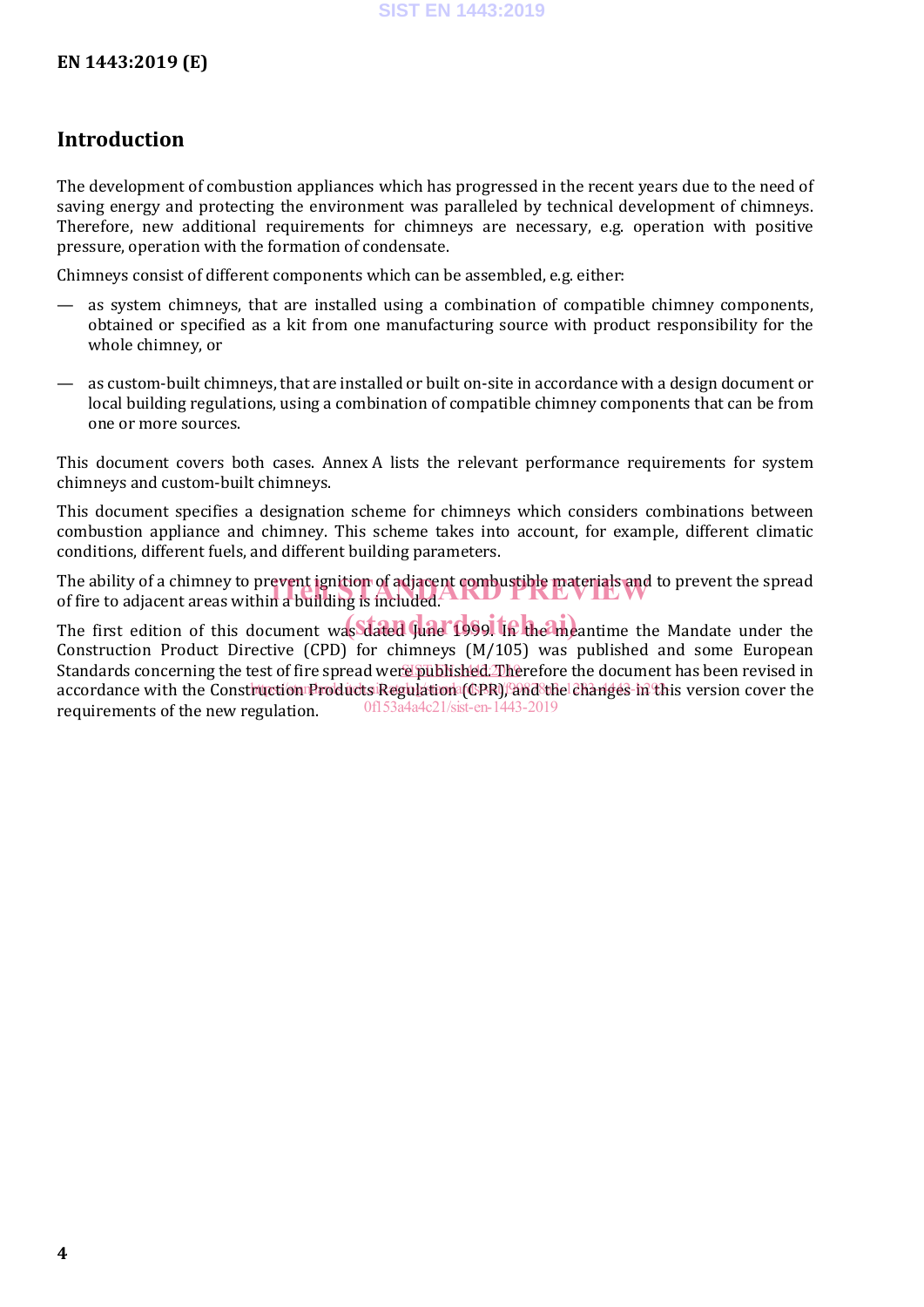#### **1 Scope**

This document specifies requirements and the basic performance criteria for chimneys, flue liners, connecting flue pipes, components and accessories used to convey the products of combustion from combustion appliances to the outside atmosphere. This document is to be used as a reference for all product standards of CEN/TC 166.

This document specifies sootfire resistant chimneys, flue liners, connecting flue pipes, fittings and accessories for combustion appliances burning solid, liquid and gaseous fuels and non-sootfire resistant chimneys, flue liners, connecting flue pipes, components and accessories for combustion appliances burning liquid and gaseous fuels only. It also specifies sootfire safe accessories for combustion appliances burning solid, liquid and gaseous fuels.

NOTE 1 This means that chimneys, flue liners, connecting flue pipes and components which are non-sootfire resistant and accessories which are non-sootfire resistant or non-sootfire safe are not suitable for combustion appliances burning solid fuel.

This document also identifies minimum requirements for marking, instructions, product information and provides guidance for the assessment and verification of constancy of performance (AVCP).

This document does not apply to structurally independent chimneys and custom-built chimneys consisting of non-CE-marked components.

NOTE 2 This document can be used as a basis for the specifications of products covered by a European Technical Assessment.

NOTE 3 All product standards drafted by Technical Committee CEN/TC 166 are based on the Mandate M/105.

#### **2 Normative references** (standards.iteh.ai)

The following documents are referred to in the text in such a way that some or all of their content constitutes requirements of this document,  $f_{95t}$  dated references, only the edition cited applies. For undated references, the latest edition of the referenced document (including any amendments) applies. 1443:2019

EN 1366-13:—1, *Fire resistance tests for service installations — Part 13: Chimneys*

EN 13216-1, *Chimneys - Test methods for system chimneys — Part 1: General test methods*

EN 13384-1:2015, *Chimneys — Thermal and fluid dynamic calculation methods — Part 1: Chimneys serving one heating appliance*

EN ISO 17225-1:2014, *Solid biofuels - Fuel specifications and classes — Part 1: General requirements (ISO 17225-1:2014)*

EN ISO 17225-2:2014, *Solid biofuels — Fuel specifications and classes — Part 2: Graded wood pellets (ISO 17225-2:2014)*

EN ISO 17225-3:2014, *Solid biofuels — Fuel specifications and classes — Part 3: Graded wood briquettes (ISO 17225-3:2014)*

EN ISO 17225-4:2014, *Solid biofuels — Fuel specifications and classes — Part 4: Graded wood chips (ISO 17225-4:2014)*

EN ISO 17225-5:2014, *Solid biofuels - Fuel specifications and classes - Part 5: Graded firewood (ISO 17225-5:2014)*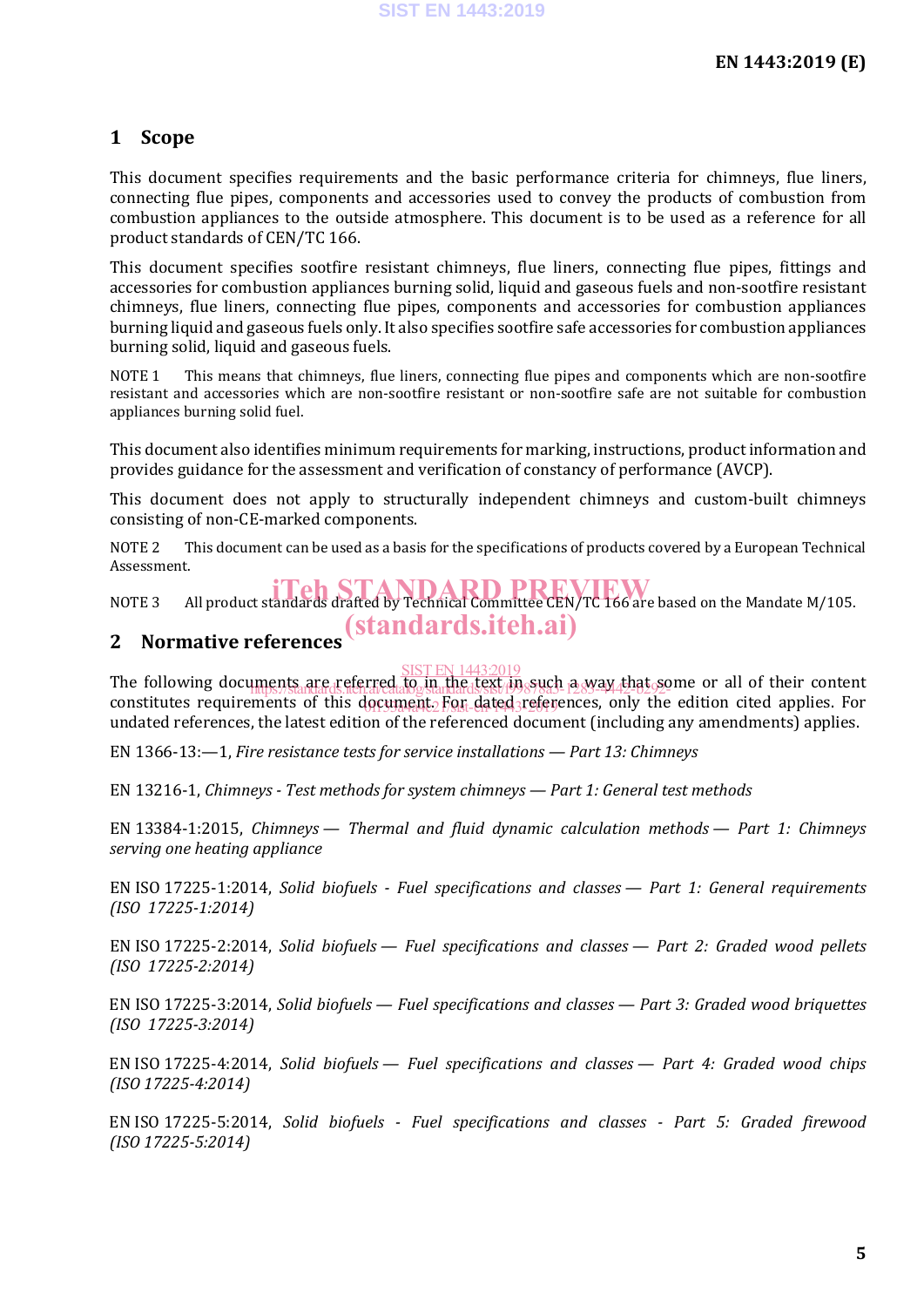### **3 Terms and definitions**

For the purposes of this document, the following terms and definitions apply.

ISO and IEC maintain terminological databases for use in standardization at the following addresses:

- IEC Electropedia: available at http://www.electropedia.org/
- ISO Online browsing platform: available at http://www.iso.org/obp



#### **Key**

| chimney            |    | chimney section      |
|--------------------|----|----------------------|
| flue               | 8  | multi-wall chimney   |
| flue liner         | 9  | chimney fitting      |
| thermal insulation | 10 | connecting flue pipe |
| outer wall         | 11 | combustion appliance |
| enclosure          | 12 | accessory            |
|                    |    |                      |

**Figure 1 — Chimney components and chimney accessories**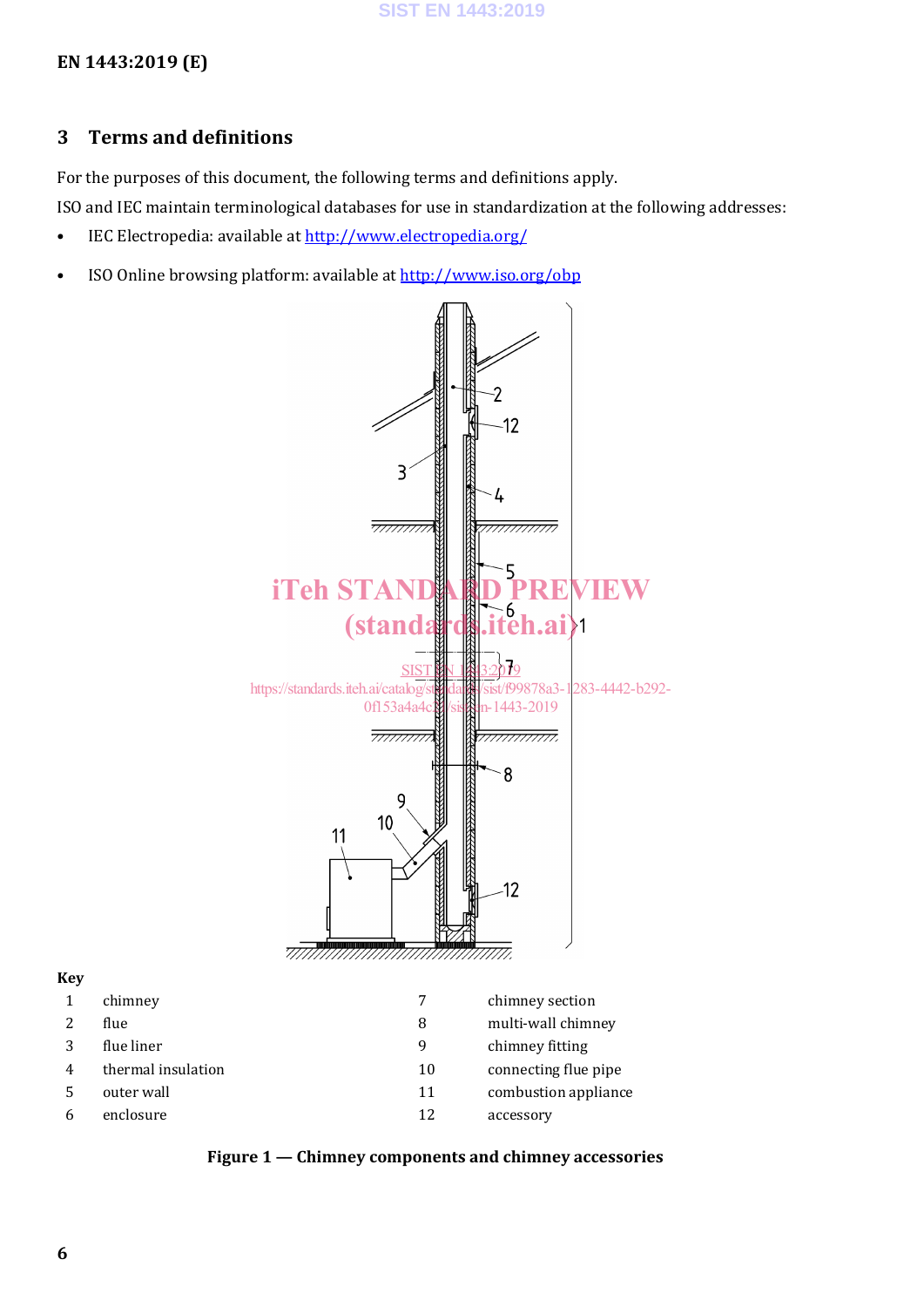#### **3.1**

#### **combustion appliance**

unit generating products of combustion which need to be conveyed to the outside atmosphere

Note 1 to entry: E.g. heating appliances, cooking appliances, motors, CHPs (en: combined heat power).

#### **3.2**

#### **flue**

passage for conveying the products of combustion to the outside atmosphere

#### **3.3**

#### **flue gas**

gaseous portion of the products of combustion conveyed in a flue

#### **3.4**

#### **products of combustion**

products resulting from the combustion of fuel (gaseous, liquid and solid constituents)

#### **3.5**

#### **chimney**

structure consisting of a wall or walls enclosing a flue or flues conveying the products of combustion into the outside atmosphere

Note 1 to entry: The generic word "chimney", when used in this document, refers to chimneys used to convey the<br>products of combustion from any combustion appliance to the outside atmosphere, and thus includes all other products of combustion from any combustion appliance to the outside atmosphere, and thus includes all other terms of common use, such as: vents, flues, shafts, exhaust systems, flue ducts, etc.

#### **3.6**

#### SIST EN 1443:2019

**flue liner** rigid or flexible inner wall of a chimney consisting of components the surface of which is in contact with products of combustion https://standards.iteh.ai/catalog/standards/sist/f99878a3-1283-4442-b292-

#### **3.7**

#### **flue liner kit**

flue liner that is installed using a combination of compatible flue liner components, obtained or specified as a kit from one manufacturing source with product responsibility for the whole flue liner including all its components

Note 1 to entry: A flue liner kit is not considered a system chimney.

#### **3.8**

#### **connecting flue pipe**

component or components connecting the combustion appliance outlet and the chimney

#### **3.9**

#### **component**

any part of a chimney, of a flue liner or of a connecting flue pipe

#### **3.10**

#### **section**

straight chimney component of a flue liner or of a connecting flue pipe, conveying products of combustion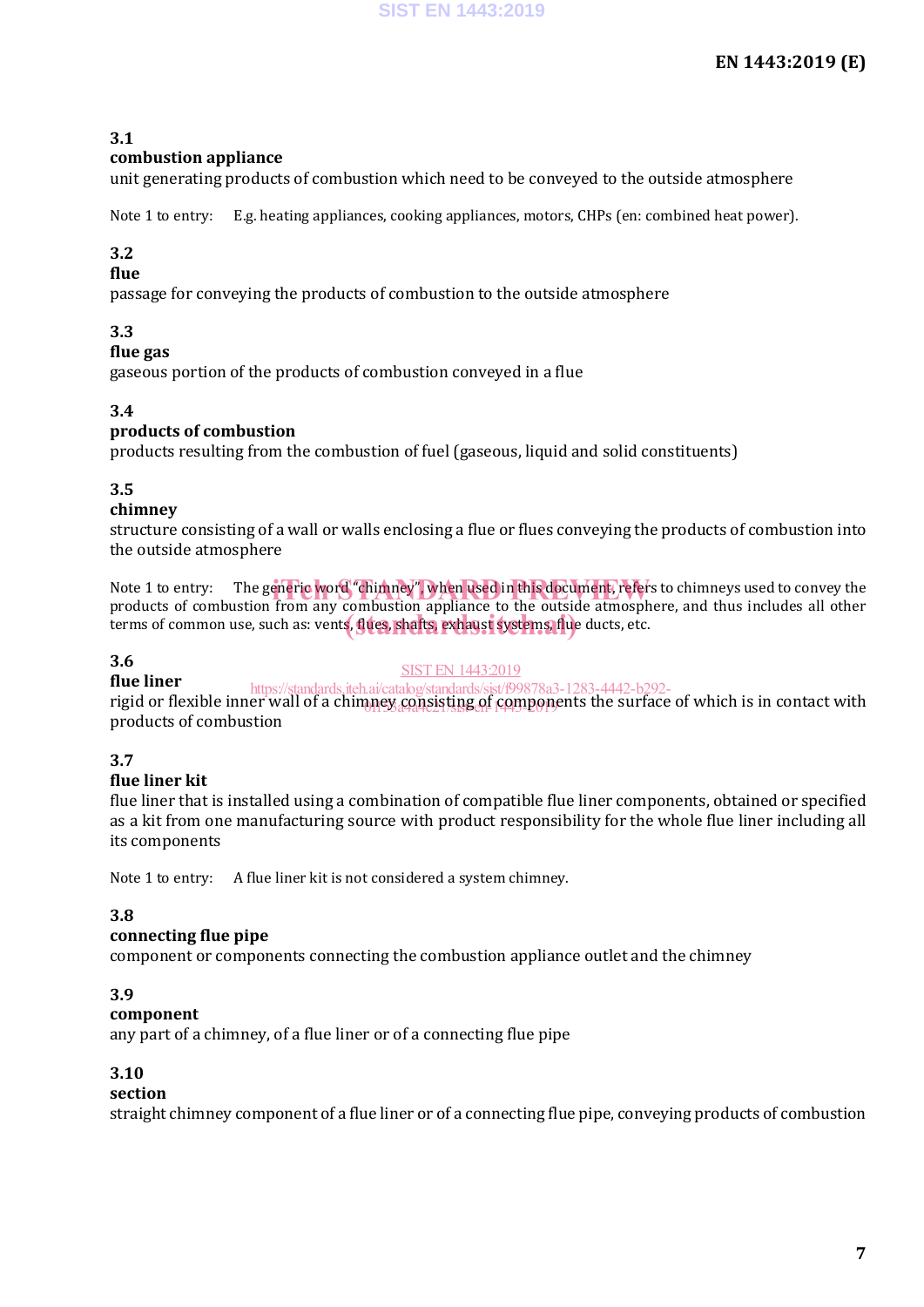#### **3.11**

#### **fitting**

component of a chimney, of a flue liner or of a connecting flue pipe conveying products of combustion except a section

#### **3.12**

#### **accessory**

additional flue gas carrying component added to a chimney or a connecting flue pipe to perform a particular function

#### **3.13**

#### **support**

component of a chimney, a flue liner or a connecting flue pipe used to fix, or transfer the load of components to structural elements

Note 1 to entry: Structural elements can be a building, a mast, etc.

#### **3.14**

#### **terminal**

component installed at the outlet of a chimney or a flue liner

Note 1 to entry: There are terminals only for decorative purposes or terminals intended for specified performances.

### **3.15**

**3.16**

### iTeh STANDARD PREVIEW

### **joint**

### (standards.iteh.ai)

connection between two components

SIST EN 1443:2019

#### https://standards.iteh.ai/catalog/standards/sist/f99878a3-1283-4442-b292-

#### **balanced flue chimney**

chimney comprising separate ducts for air supply and flue gas in concentric or parallel arrangement where the inlet of the air supply duct is adjacent to the outlet of the flue and the inlet and outlet being so positioned that wind effects are substantially balanced 0f153a4a4c21/sist-en-1443-2019

#### **3.17**

#### **single-wall chimney**

chimney with only one wall

#### **3.18**

#### **multi-wall chimney**

chimney consisting of a flue liner and at least one additional wall

#### **3.19**

#### **system chimney**

chimney that is installed using a combination of compatible chimney components, obtained or specified as a kit from one manufacturing source with product responsibility for the whole chimney

#### **3.20**

#### **custom-built chimney**

chimney that is installed or built on-site using a combination of compatible components that may be from one or different sources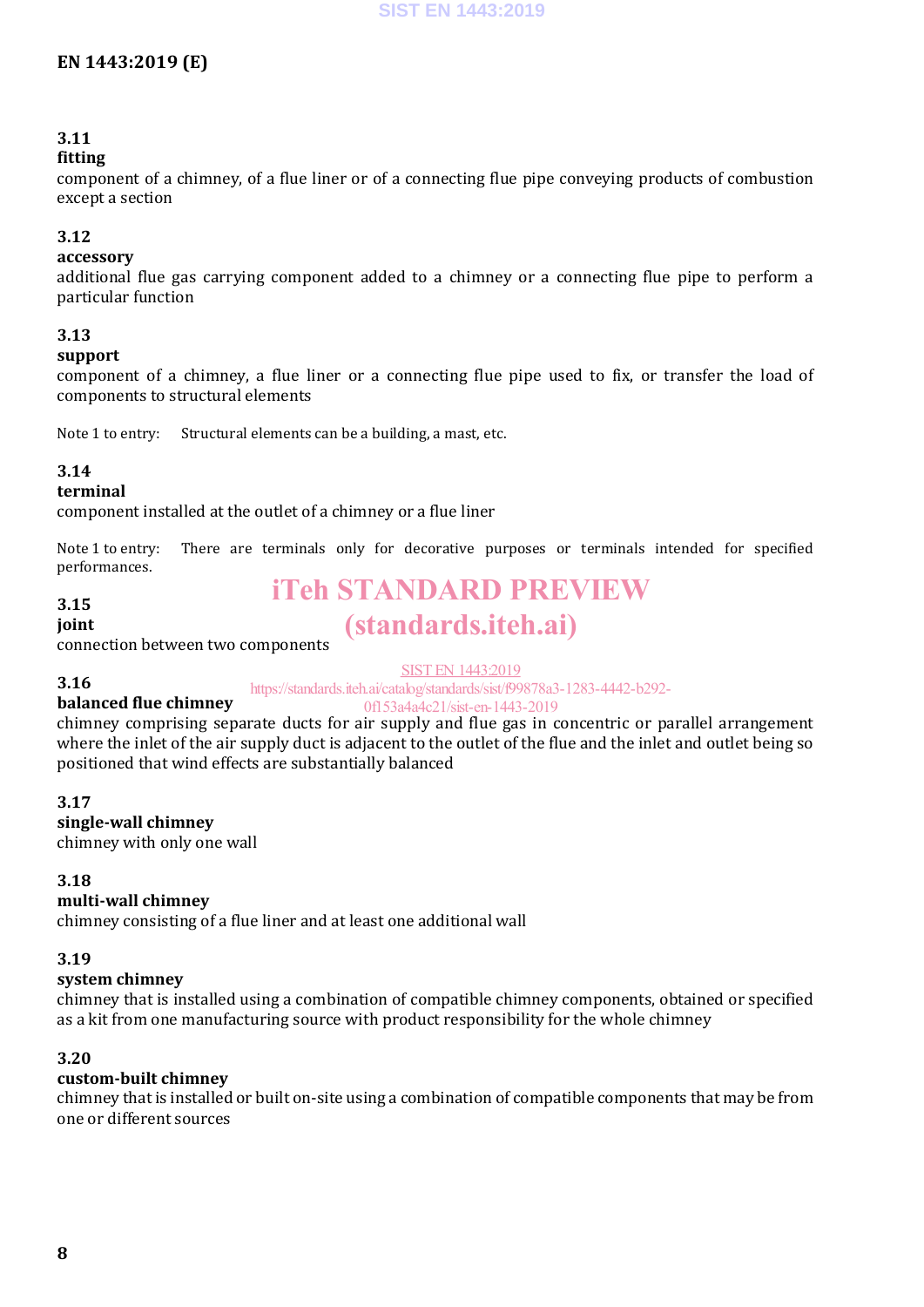### **3.21**

#### **relining**

process of renovating or replacing the flue liner of a chimney

#### **3.22**

#### **outer wall**

external wall of a chimney from the surface of which the distance to combustible is measured

#### **3.23**

#### **enclosure**

additional structure, combustible or non-combustible, built around a chimney

Note 1 to entry: An enclosure which is specified as a part of the chimney is considered an "outer wall" of the chimney.

Note 2 to entry: Enclosures can for example give additional safety in case of fire, provide additional heat transfer resistance, prevent accidental human contact, prevent impact damage and can be used for decorative purposes.

#### **3.24**

#### **flue block**

factory-made single- or multi-wall chimney component with one or more flues

#### **3.25**

#### **nominal working temperature**

nominal working temperature TANDARD PREVIEW TW appliance at maximum heat flue gas temperature under normal operating conditions of the combustion appliance at maximum heat input as specified in the appliance product standards  $\mathbf{teh}.\mathbf{ai})$ 

#### **3.26**

#### SIST EN 1443:2019

**negative pressure chimney**<br>
https://standards.iteh.ai/catalog/standards/sist/f99878a3-1283-4442-b292chimney designed to operate with the pressure inside the flue equal or less than the pressure outside the 0f153a4a4c21/sist-en-1443-2019flue

Note 1 to entry: The class for negative pressure is "N".

#### **3.27**

#### **positive pressure chimney**

chimney designed to operate with the pressure inside the flue greater than the pressure outside the flue

Note 1 to entry: Classes for positive pressure are e.g. "P", "M", "H"

#### **3.28**

#### **condensate**

liquid products formed when the flue gas is below the water dew point

#### **3.29**

#### **dry operating condition**

condition when the chimney is designed to operate normally with the temperature of the inner surface of the flue liner at or above the water dew point

Note 1 to entry: Dry operating condition is designated "D".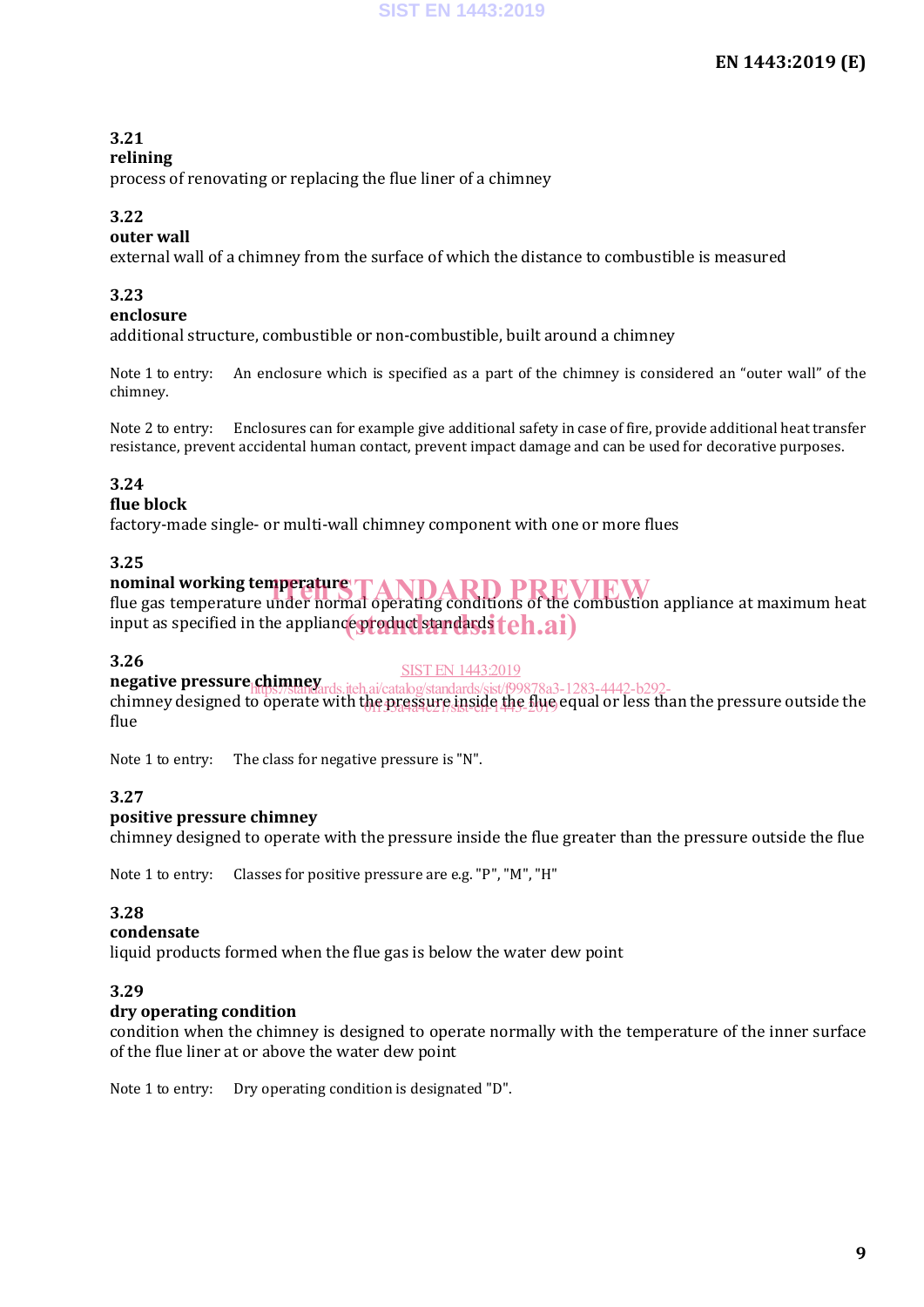#### **3.30**

#### **wet operating condition**

condition when the chimney is designed to operate normally with the temperature of the inner surface of the flue liner below the water dew point

Note 1 to entry: Wet operating condition is designated "W".

Note 2 to entry: The characteristic "W" is not related to rainwater ingress.

#### **3.31**

#### **sootfire**

combustion of the flammable residue deposited on the flue liner or connecting flue pipe

#### **3.32**

#### **sootfire resistant chimney**

chimney that is resistant to sootfire and is reusable after

Note 1 to entry: Sootfire resistant chimneys are designated "G".

#### **3.33**

#### **sootfire safe accessory**

accessory that may not perform its intended function during and after a sootfire but does not prevent the safe operation or change the designation "G" of the chimney or connecting flue pipe

|                               | Note 1 to entry: Sootfire safe accessories are designated "AS". PREVIEW                                                                                                  |
|-------------------------------|--------------------------------------------------------------------------------------------------------------------------------------------------------------------------|
|                               | Note 2 to entry: "As" is used only for accessories and not for chimneys, flue liners and connecting flue pipes.                                                          |
| Note 3 to entry:              | Sootfire safe accessories are considered as replaceable without dismantling the chimney.<br>https://standards.iteh.ai/catalog/standards/sist/199878a3-1283-4442-b292-    |
| Note 4 to entry:<br>standard. | Measures to be taken after the $\frac{1}{4}$ $\frac{1}{2}$ $\frac{1}{4}$ $\frac{1}{2}$ $\frac{1}{4}$ $\frac{1}{2}$ $\frac{1}{2}$ and to be found in the relevant product |

#### **3.34**

#### **distance to combustible material**

minimum distance of the outer wall of the chimney to combustible material

Note 1 to entry: The distance to combustible is designated with "xx".

#### **3.35**

#### **fire resistance external to external**

ability of the chimney to prevent the spread of fire from one compartment to another

Note 1 to entry: Fire resistance external to external is designated "EI".

#### **3.36**

#### **thermal resistance of a chimney**

resistance to heat transfer through the wall or walls of the chimney

Note 1 to entry: The thermal resistance of a chimney is given as "(1/*Λ)"*.